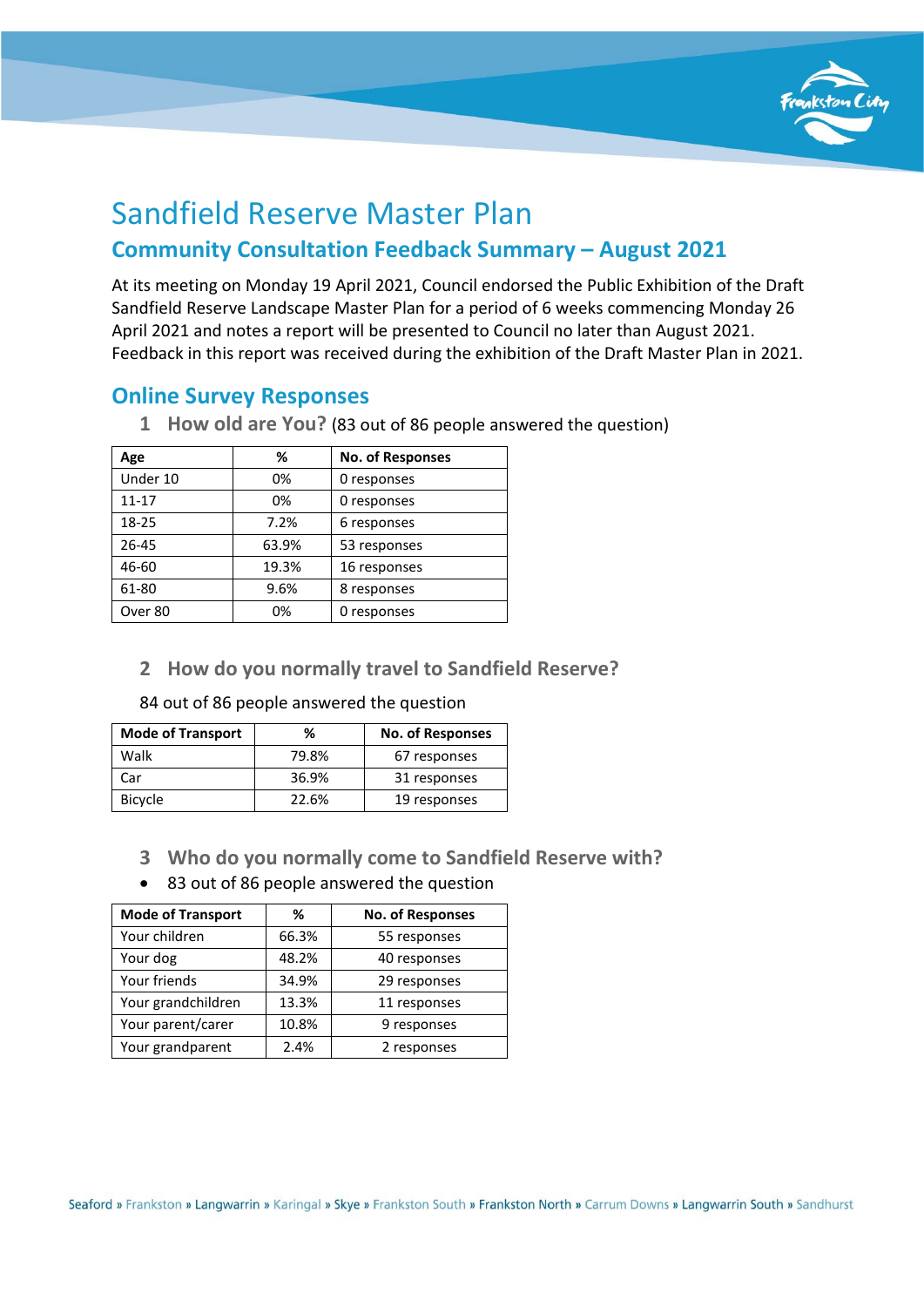

**4 Where is the best place for the play space at Sandfield Reserve?**

# • 79 out of 86 people answered the question

| <b>Option</b>                                                                          | ℅     | <b>No. of Responses</b> |
|----------------------------------------------------------------------------------------|-------|-------------------------|
| <b>Option 1</b> - Keep the playground in the<br>same location close to Sandfield Drive | 65.8% | 52 responses            |
| <b>Option 2</b> - Install a new playground<br>closer to the school and kinder          | 34.2% | 27 responses            |

# **5 What would make you visit Sandfield Reserve more often?**

#### • 85 out of 86 people answered the question

| <b>Intervention</b>                                      | %     | No. of Responses |
|----------------------------------------------------------|-------|------------------|
| A public toilet                                          | 65.9% | 56 responses     |
| Improved paths and lighting for<br>walking and exercise  | 64.7% | 55 responses     |
| Upgraded playground                                      | 57.6% | 49 responses     |
| Picnic and BBQ facilities                                | 55.3% | 47 responses     |
| Community Events and activation<br>including food trucks | 50.6% | 43 responses     |
| More tree planting and shade                             | 48.2% | 41 responses     |
| Upgraded youth space                                     | 47.1% | 40 responses     |
| <b>Outdoor Fitness Equipment</b>                         | 37.6% | 32 responses     |
| Other                                                    | 7.1%  | 6 responses      |

#### **Other Responses -**

- A small fishing pond. Like what you see around the Sandhurst golf club.
- If there was access to netball rings where the basketball is... everyone installs basketball rings but not netball, considering you have FDNA in your area, free access to netball rings would fantastic!
- Better maintenance, upkeep and security. Less dog poop and rubbish. Security cameras.
- Its a lease free dog park .ive been walking there twice a day for the last 10 yrs, get your filthy hands off our park,its fine the way it is.if the state gov didnt allow for an oval for the school bad luck.put some bins in & another poo bin at rowellen end
- better fenced area for off leash dog play with plenty of trees and bushes and undurlating landscape that engages dogs
- Keeping it a dog off lead park. I like need to walk 5000-10000 steps daily. My dog needs a lot more than this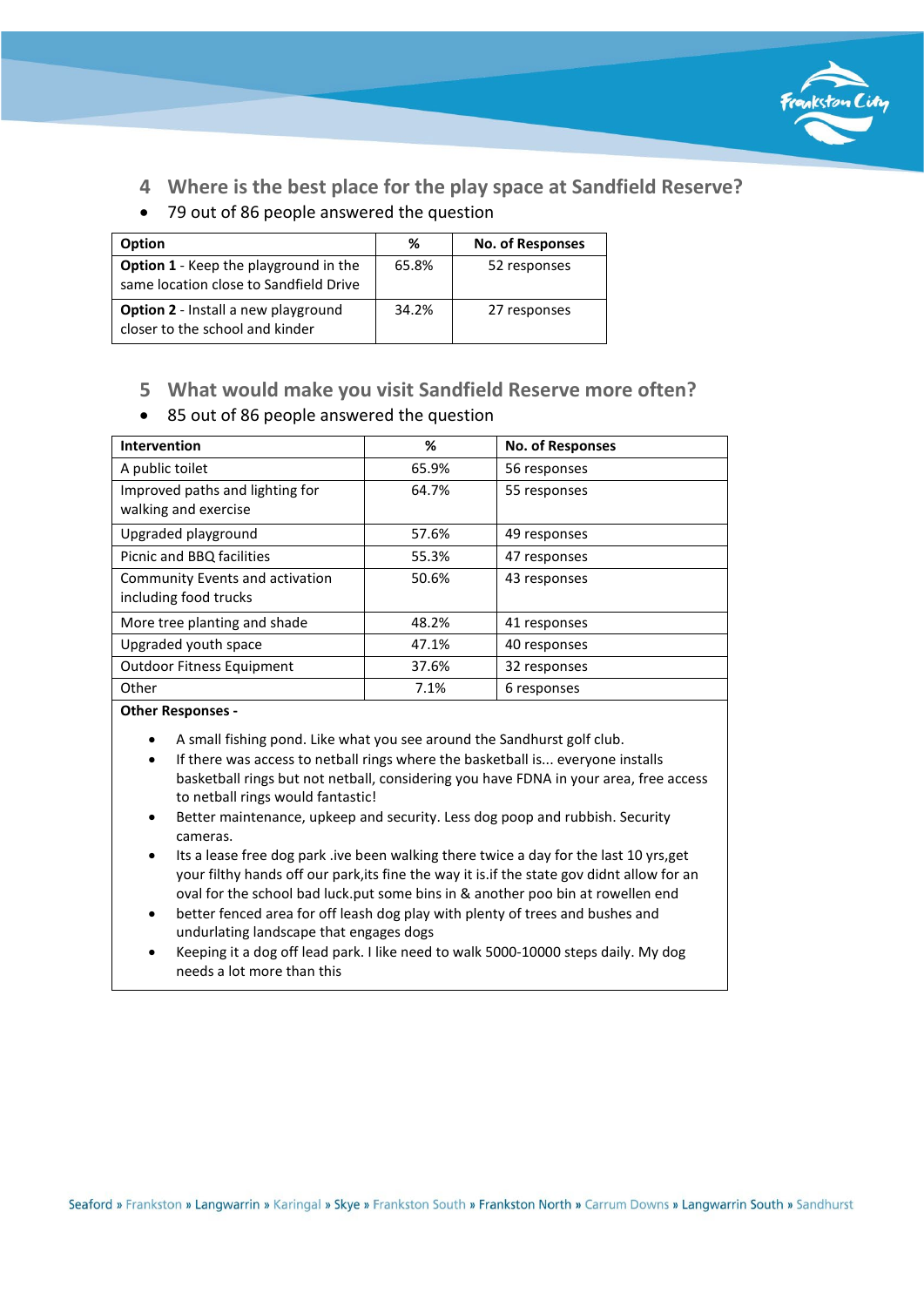

- **6 What would you like to see in an upgraded play space?**
- 79 out of 86 people answered the question

| <b>Intervention</b>                  | %     | <b>No. of Responses</b> |
|--------------------------------------|-------|-------------------------|
| Improved shade and seating           | 63.3% | 50 responses            |
| Adventure play (Ropes/Rock Climbing) | 62.0% | 49 responses            |
| Nature based play                    | 59.5% | 47 responses            |
| Swings/Slides                        | 41.8% | 33 responses            |
| Sensory play                         | 40.5% | 32 responses            |
| More inclusive play                  | 24.1% | 19 responses            |
| Other                                | 7.6%  | 6 responses             |

**Other Responses -**

- Netball rings
- Water play. Musical play. Seated flying fox. In ground trampoline/jumping play.
- I rely on walking my dog off lead each morning around the park. Please don't take this away!
- None
- A large hill climbable by old tyres, with a huge slide from the top
- Space for me to walk with other dog walkers all off lead. Skate park area and seats enclosed so other waste food broken glass and assorted rubbish does not attract dogs
- **7 What would you like to see in an upgraded Youth Space?**

# • 79 out of 86 people answered the question

| <b>Intervention</b>                                | %     | <b>No. of Responses</b> |
|----------------------------------------------------|-------|-------------------------|
| Upgraded multi use court and hit up wall           | 74.7% | 59 responses            |
| More adventurous play for older children and youth | 55.7% | 44 responses            |
| Improved Shade and seating                         | 51.9% | 41 responses            |
| Climbing Wall                                      | 40.5% | 32 responses            |
| Other                                              | 6.3%% | 5 responses             |

**Other Responses -**

- Removing the skate park will reduce litter, graffiti and make the park feel safer and family friendly
- Small fishing pond so kids and families can spend quality family time fishing
- Bins and security cameras. The current "youth space" is disgusting and I have had to call the council to have glass and rubbish removed
- Rubbish bins. Tables and seats. Gates that stop motorbikes and motorised bikes riding into and through park. Everyone knows this happens and the busier the park is an accident is more likely to happen
- Security cameras. Table tennis.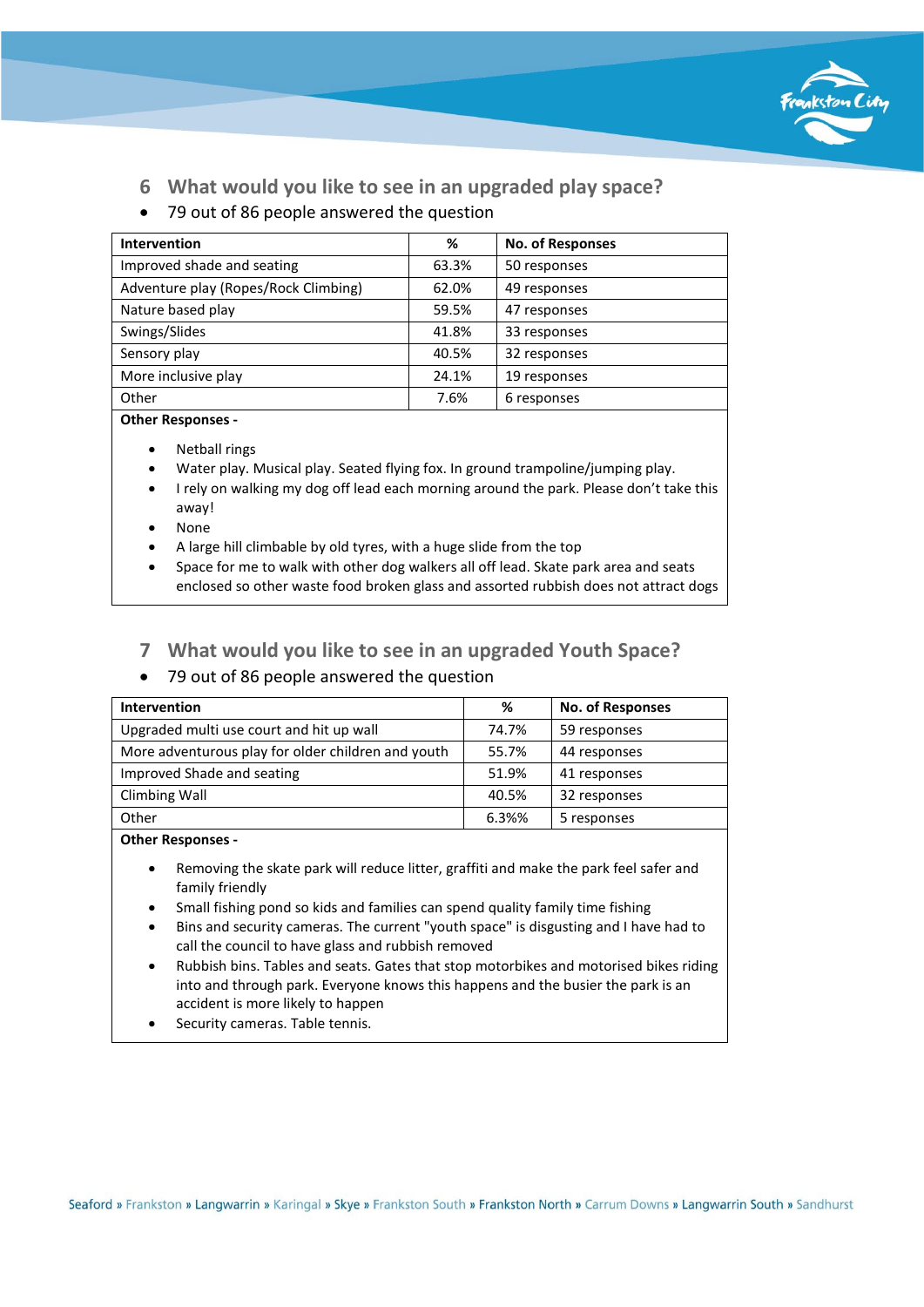

- **8 Do you have any other thoughts or ideas for Sandfield Reserve?**
- I live in Sandfield Dve across the road from the park. Speed humps or a fence need to be installed before a child or dog are hit by a speeding car
- Give some land to Rowellyn Park Primary School. So many kids in the school and very little playground space. This would benefit the school and community greatly
- You need to add bins
- Netball rings where the basketball area is, not is very much under represented
- Creating a fence at the lower end of the park that is pet friendly to keep them enclosed within the park. Adding additional bins with dog bags and taps that are dog friendly would be great. I go to the park everyday with my dog, there is a real community there for dog owners. We are the ones who use the park the most and respect it greatly. Please keep this in mind when deciding what is best for the park and the community
- The multisports court needs soccer goals and a roof
- Fenced and floodlit street synthetic soccer pitch, same as the Dandenong pop-up park
- Parking for school pickups which will take the cars off the streets which can be dangerous for children
- Maybe also include some fun jumps or play equipment in the off leash dog area.
- Such a huge space it's let down by now having a public toilet
- Don't have a leash free dog area. You can guarantee people will assume the whole park is leash free and there's nothing worse than having dogs run up to your kids, who are nervous with dogs, when your trying to have a nice time at the playground. With some of the, less than responsible, dog owners I've seen in Carrum Downs, this is asking for an biting incident. Dogs have Banyan reserve, let the kids have somewhere safe.
- Public toilet is needed as no other reserve in this area of Carrum Downs has a public toilet eg no toilet at the Rotary Park, the park on Lyrebird has no toilet
- It needs public amenities
- It desperately needs a massive upgrade. Also there needs to be taken into consideration security features if this was to happen as the local youths like to hang there at night. We don't want them to ruin all the new equipment
- More bins and lighting and if these changes go ahead you need much more car parking or it will be a disaster in Sandfield for parking
- Secured Dog enclosure
- More lighting for the paths especially public toilets and bbq facilities so it's not only a pass through but a place to congregate and spend time
- Provide habitat boxes for local wildlife. Remove tennis wall as kids just smash glass against it. Lighting should be sensor activated so you don't contribute to light pollution for the birds & insects. Make the rest of the park outside of the dog park on leash. Don't put the playground near the school there is nowhere to park. More bins. Try to do something about the vandalism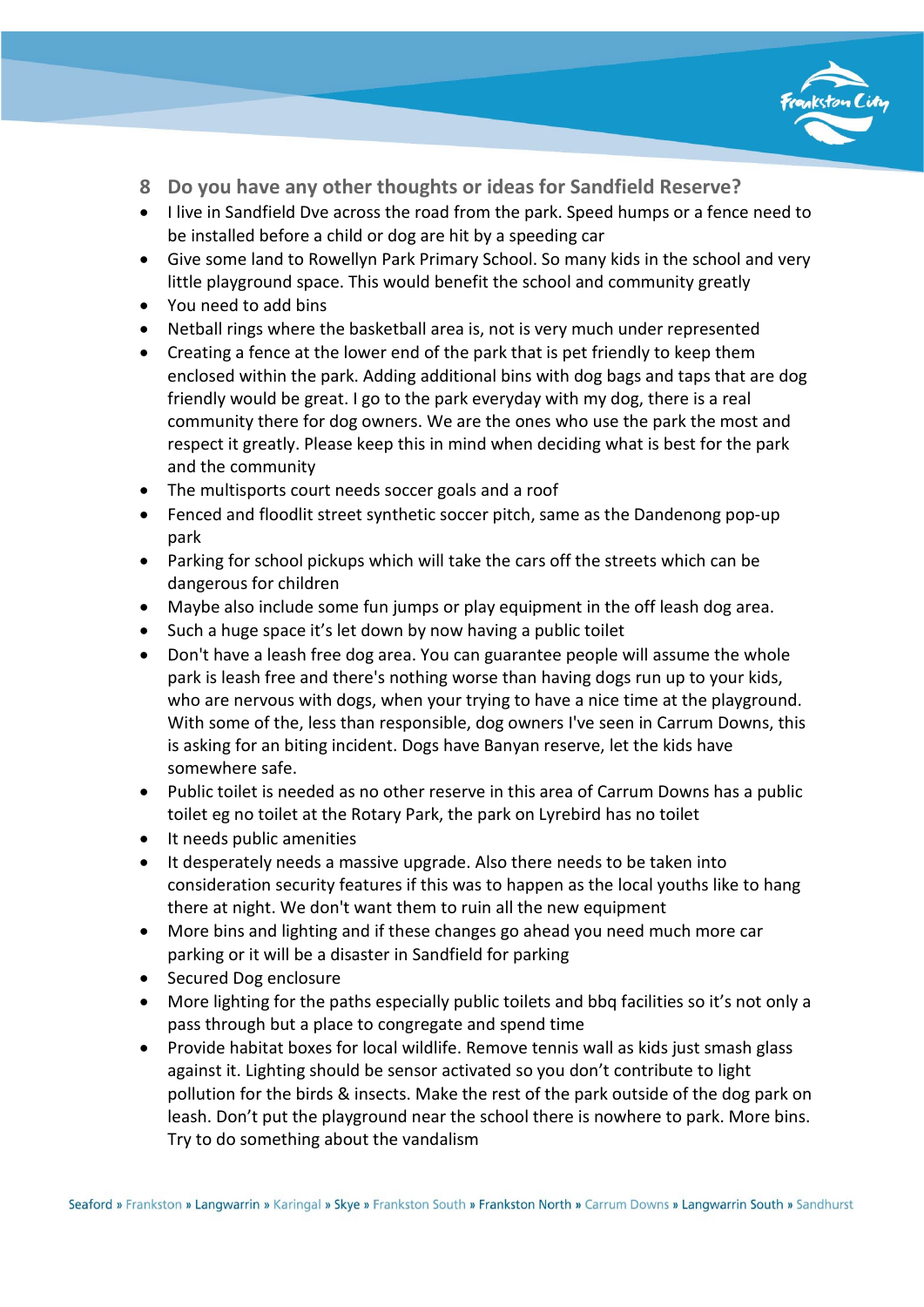

- Seating and shade near the park entry/exit to Rowellyn Park Primary School
- Public toilets!! Nice ones!
- The park needs to remain an off leash area, I have a chihuahua & it will not be safe for her to be in a small enclosure with other big dogs. We have walked at this park 5 times a week minimum since moving here, there's a lovely group of dog walkers that nest daily to walk laps, with their dogs off leash, everyone loves it, this will be putting an end to that. Please reconsider as there is nowhere else I can walk her, she refuses to walk on a leash
- Definitely needs a public toilet particularly when a lot of kids/families use the area
- Kids signed bike track. (Eg: stop, go,give way signs)
- A community garden would be really nice
- Water play area
- Don't forget all the other Carrum Downs parks. They need upgrading too due to all the new housing being built
- More bins especially near the skate park
- Small fishing pond so families can get out in nature and enjoy quality time.
- Make the park on leash outside of the fenced in dog park.
- Please don't make the park an offleash, I've been walking my beautiful well behaved dog there everyday twice a day for 8 years. We have such a strong loyal dog group that have become a livelihood for us all. Most of us are great dog owners that do the right thing. Thankyou
- An adequate car park for both school, kinder, maternal health nurse and park is an absolute Must! There is Extremely limited park for any of these places. Especially for Rowellyn Park Primary school as the attendance number grows in the future and will only get worse. It is dangerous and buses almost have accidents because there are so many cars on the roads trying to park. Cars have accidents regularly. Police have to come and direct traffic, it's a huge issue that will end up with a dead child one day if something isn't done about it and Sandfield Park has the only space for it.
- I think the park should be off leash it is in close proximity to two educational facilities and has 2 playgrounds. Residents especially a local dog walking group have shown their lack of care for children and adults in the park. Pretending that it is the first time their dog had chased a child putting it back on leash only to be seen moments later letting the dog off the leash again. My daughter has had to leave the playground after local residents have let their off leash dog in the playground even letting it come up the equipment. The gates often don't work to the playground either.
- We would love more trees, seats, picnic/bbq areas & just general spaces we can enjoy. Gardens and trees to make it look nice would be awesome & I know my fiancé would love the oval with goal posts
- Dogs should be permitted to walk off leash also as we are ine of many that has been walking our dog there with at least 20 other dogs and their owners for a very long time.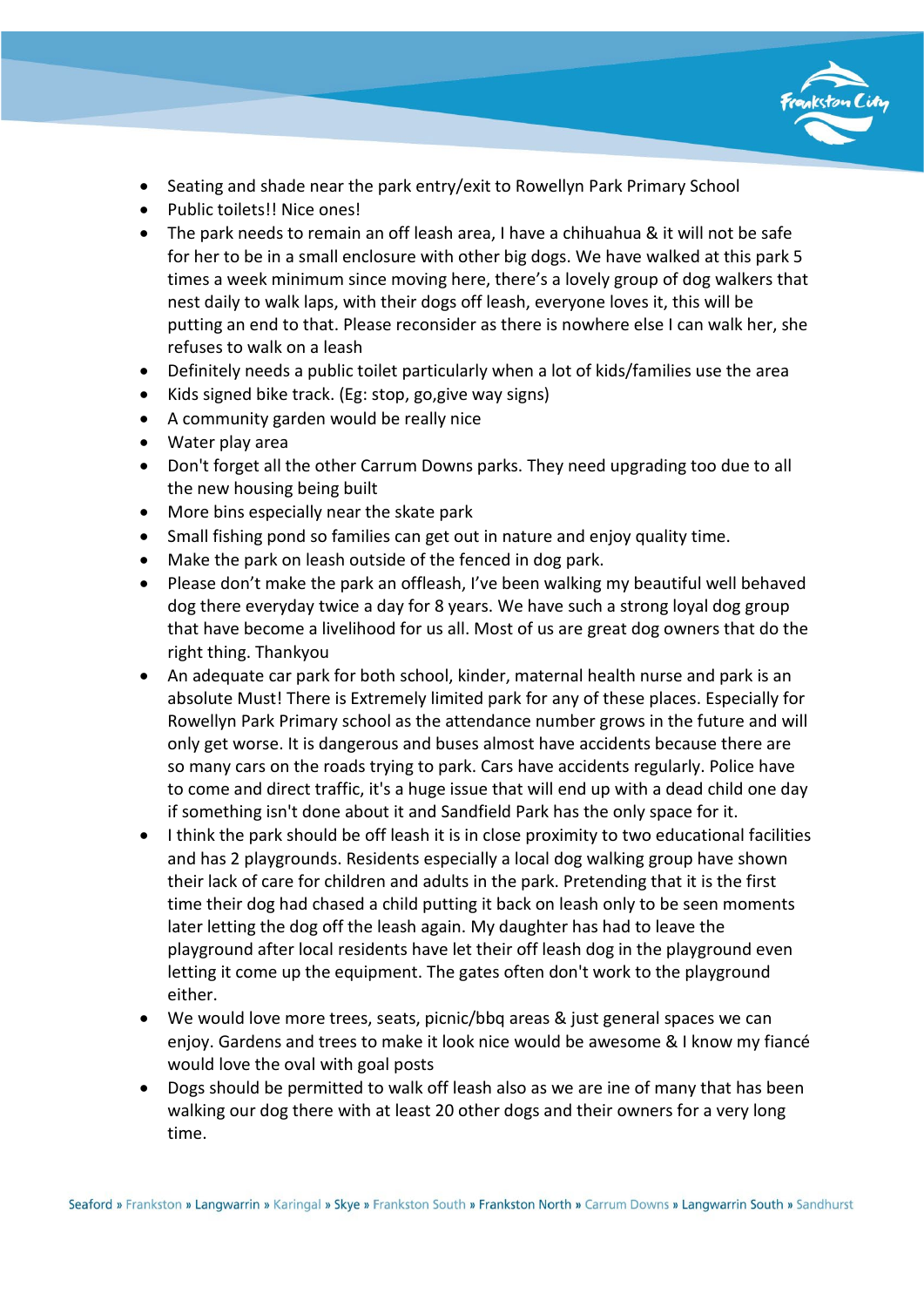

- A sculpture walk. Community art.
- In built trampolines
- Rowelyn end feels unsafe, large tree blocks view and there is a "blind spot", walking alone is a concern. If you are at the park in the evening, it feels unsafe with the large number of teenagers. Playground needs shade, and some updated equipment. I think it needs to be considered if doing all these upgrades with prevent/ limit the amount of graffiti, what will you do differently? I don't think a football oval is required, leave the open space for non specific play. There are still some incomplete paths (gravel).
- Replace current parralell parking spaces by cutting into the park and making angled parking instead
- Definately needs a toilet. It's a long walk to the shopping centre or home. Also the multi-use court needs to be a full sized basketball court, only 1 tiny group can currently use a 1/2 court. This opens it up to basketball/soccer/netball simultaneously. The court needs a low level fence of some sort around the perimeter to contain wayward balls. It also needs a simple roof, so it can be used for the 139 days a year when it rains and makes it more comfortable in the summer.
- The multi-purpose court must be full-sized complete with with basketball rings and soccer goals all contained under a roof
- Have a look at the undercover outdoor basketball court at Lighthouse Christian College in Keysborough. This would be ideal and not expensive.
- Full sized synthetic basketball court under cover for use in all conditions
- As a local resident and rate payer, I am appalled at 2 things limiting the only decent sized offlead dog park to an area too small to exercise most dogs, whilst creating a fenced area which can lead to dog fights, as there are too many dogs in too small a space. Small, young and old dogs can't comfortably and safely be in an area, where large, boisterous dogs are playing, and it is best practice to have 2 separate fenced areas, which are clearly marked as strictly for large or small dogs, to lessen the risk of dogs being hurt or scared. Both these 2 areas should have sensory items in them trees, water to cool off in, low ground cover greenery that is safe for dogs to smell, and their own double gated entrance point, dog poo bin and very clear signage indicating which area is for large/medium dogs, and which is for small dogs. Council should also install signage with information that assist uneducated dog owners about dog body language, appropriate play styles, when to leash their dogs (if they are being a nuisance to others), etc. Lastly well trained, less dog-social dogs should still have access to walk offlead right around the park or throw ball for them in the large grassed area, as we always have. If the fenced area is the only space, dogs like mine and many others will no longer be able to use our local reserve at all! My second issue is changing the current open grassed area into a sports field with goal posts and cutting it off from the remainder of the park. This open space has always been used for casual family and dog related activities (kids kicking footballs, dogs chasing balls, etc), and it is desperately needed to have open, well drained, grass areas for everyone to use. With every other decent sized reserve in the area used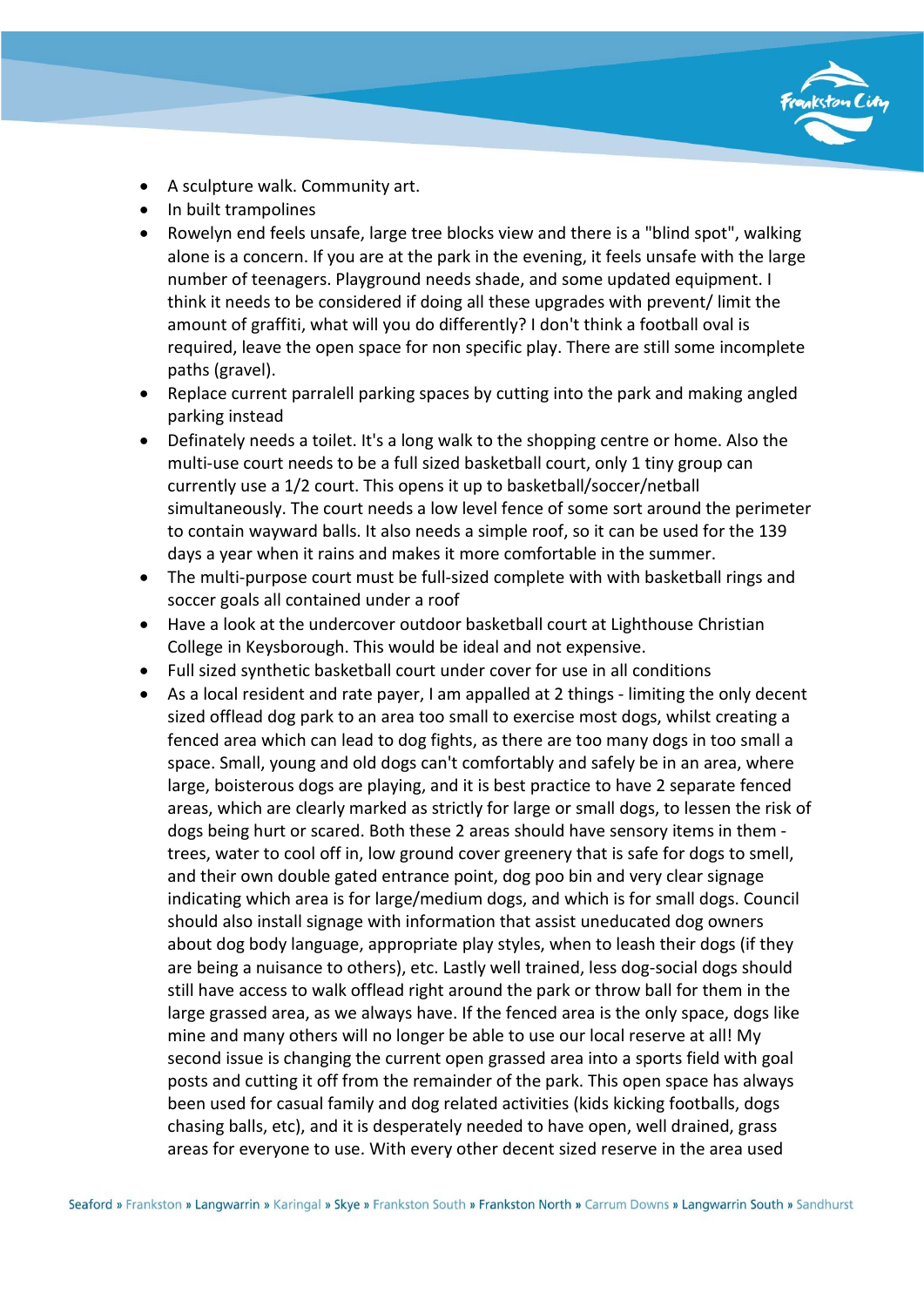

exclusively for formal sport activities, it is simply unfair to the rest of the community, to remove the one open grassed space from being used for dog or children play. This feedback has been suggested before, and I would hope that this time, it will actually be considered!!

- Toilet block
- Definitely needs a community garden, astroturf soccer pitch and public toilet. There is currently not much on this side of Carrum Downs. All the facilities are far away on Wedge road
- The dog walking community is huge. The path around is my motivation to get up each morning and walk and socialise my dog. I do 5 laps each morning around the entire park. If we get restricted to just the pen, it won't be enough. There are not enough off lead dog areas anymore. Please do not take this away.
- Fantastic plan
- These places need to be more 'special needs' friendly
- Several toilets in different locations. More bins, regularly emptied. A youth centre that is staffed, including evenings and weekends. Great opportunity to engage with local kids.
- I would like it if the park remained an off leash park in the outer parimeters
- Toilet amenities are most definitely required
- More off leash dog play areas and socialisation for pets
- Management of dog owner responsibility of dog waste disposal especially near the school
- Can we get a roof over the skate park and basketball court and shade sails over the playgrounds, so the kids can use them all the year round.
- I would like this space to only have dogs in the fenced. As I back onto this reserve and are sick of the dog poo not being picked up in area.
- Covered and floodlit futsal court and large community garden
- We really enjoy walking in a group with our dogs off leash. This has enabled the single people who are living alone to be part of a walking community. This helped them all to maintain good mental health.
- Toilets & rubbish bins at both ends ,park is a pigsty,a disgrace &
- How about an oversize chess set. Also, I think the new skatepark is fantastic and a good place for kids and young teens to be able to congregate, they have to go somewhere and there are not enough places for them.
- Listen to the people who currently use it 7 days a week. 360 days a year. Walkers who walk their dogs off-lead (safely) and less to people who may come infrequently.
- Better signage to the reserves from other streets
- Lighting and safety
- It could be such a nice area, if people were to clean up after themselves/their dogs. It's not just on the grass either, but on the paths. If people can't be fined, perhaps some signage requesting people clean up, might help.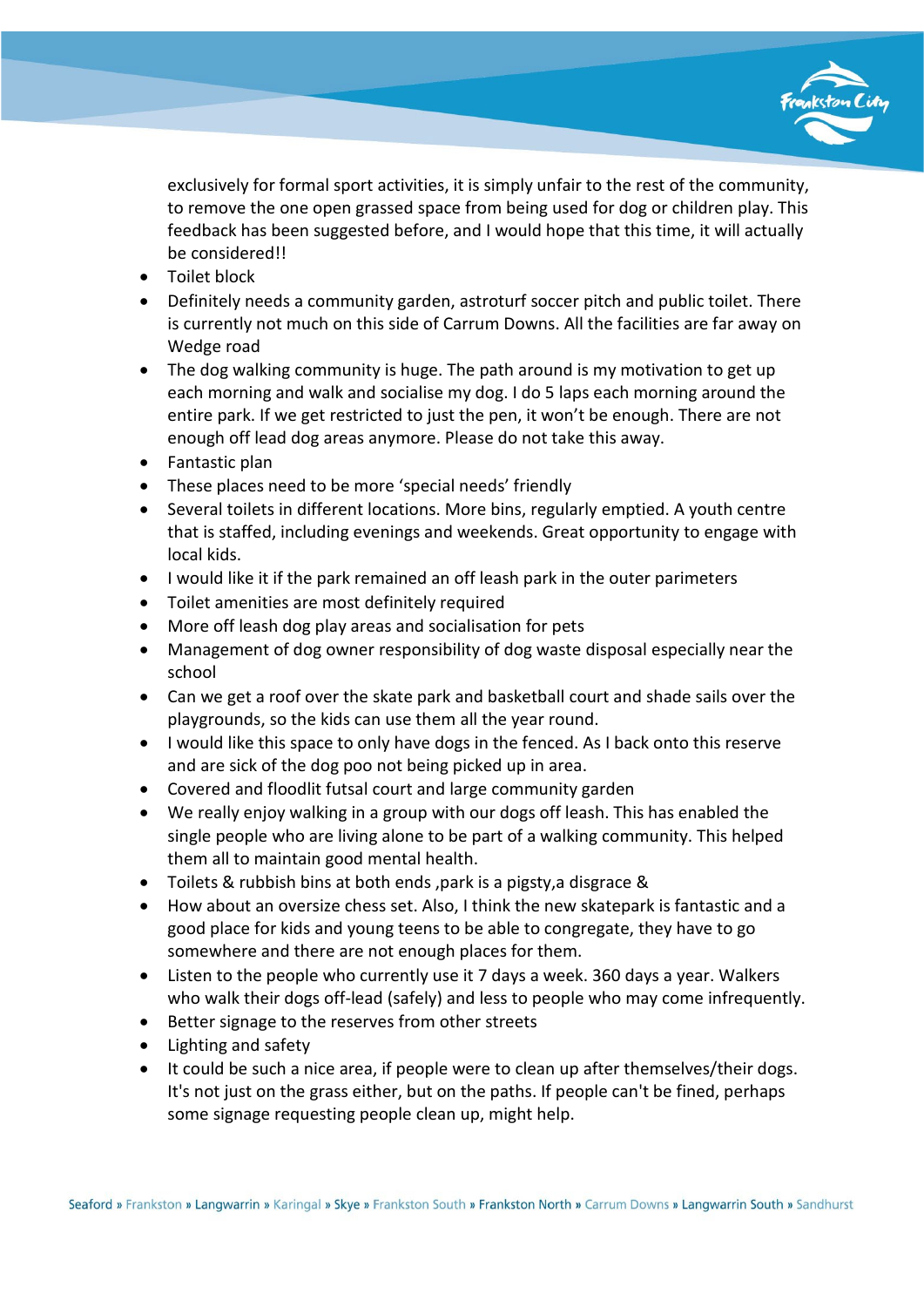

# **Email Response Summary**

# **Response #1**

I live Carrum Downs & … abut the reserve, I have 3 concerns about the proposed plan.

1. Re :EXPLORE OPTIONS FOR REMOVAL OF FENCES OR LEAVING GATES OPEN FOR COMMUNITY ACCESS

The gates & fences were brought in for protection of the neighboring streets. Sometimes people were going down at nighttime, vandalising on their way to the park. Since these gates were erected, these night incursions are rarer. Sometimes the people who open & shut the gates do forget to open them (which can be annoying for all). However all in all, the gates do serve a purpose. I know that as I bought a house so close to the reserve, that there would be some issues but the gates do keep the night issues at a minimum. Some teenagers still climb these gates but it is still fewer than without gates.

2. NORTHERN WSUD INTERVENTIONS TO TREAT SITE SURFACE WATER AND REDUCE FLOODING ALONG SCHOOL BOUNDARY

I am concerned that these alterations may help the school but cause flooding at the back of my property or next to it. It may cause water to pass through my backyard to get to Maplewood court (which is the lowest point & water flows to the lowest point). I understand the need but hope that my concerns will be addressed.

3. I am concerned that if there is a football field placed near my backyard, that the balls will come flying onto my roof & property. It will be very close to my back fence. Will there be a tall wire fence or some protection built to stop this happening?

Finally I would also hope that maybe some exercise equipment for adults could be placed in the park. Maybe they could be replaced where you are removing the junior playground. Thank you for taking my concerns.

# **Comments –**

- Existing gates will be retained in response to community feedback.
- Any drainage improvements would ensure that neighbouring properties aren't impacted and site drainage would be directed to the drainage discharge point at Sandfield Drive.
- The 'football field' won't be used for competitive matches, it is to provide a flat open grassed area that people can play kick to kick, or throw a Frisbee, or other informal ball sports. The proposed goals are located a minimum 25m from the closest residential fence, additional tree planting to the existing pedestrian path is proposed to provide a barrier for any errant balls or other objects.
- Fitness equipment is identified in the Master Plan.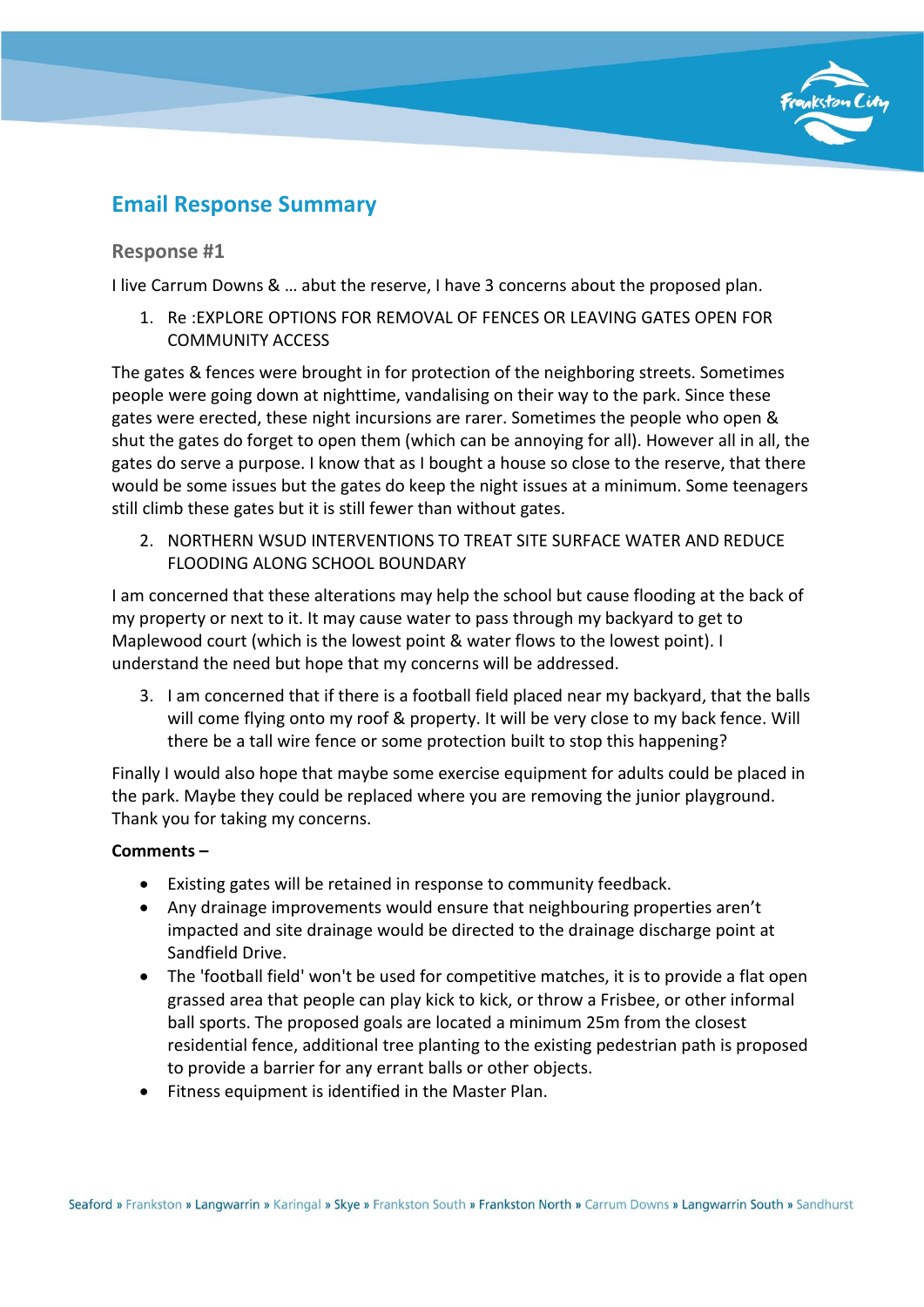

I have reviewed the master plan for the park in Sandfield Drive and have number of concerns about this grandiose plan. Firstly, I must admit that it does look impressive but my concern is that it's too much for the area and will attract way too many people to the park causing serious parking and traffic issues. I live… (nearby) and have run my business from home since 2006 and that end of the street where the park is has always been a concern no matter which way you're travelling.

Improvements were made a few years ago when parking spots were made into the nature strip along the front of the park. This has helped along with the recent pruning of trees on the opposite side right where the road curves on the residential side. This has helped to avoid a head on collision but the risk still remains especially if there are cars parked on, or next to the nature strip blocking your view on the same side. I've had plenty of near misses because you just can't see until it's nearly too late. I feel that this major upgrade to the park will make the traffic problem far worse and a greater concern for the general public including parents picking up or dropping off their children to walk through the park too and from school, as the street gets very busy at those times.

Another concern to some of the residents I've spoken to is the fear that speed humps will be put in the street and all were crystal clear that this is NOT something they want and nor do I. Some residents in the street including myself own classic cars and we abhor them so the last thing we want is to have them in our street. The round-about at the other end of Sandfield Drive and Greenwood Drive is bad enough and should've never been put in. The other reason I'm against this is because I carry … tools (and equipment) and work mobile... Personally I'm sick and tired of the streets being turned into obstacle courses and no regard is placed on tradesmen who have to fight these things in commercial vehicles. I had previously raised this concern about speed humps in the street at a Council meeting years ago at the Lyrebird Community Centre and made the suggestion that I feel it would be better to cut off the street at the intersection at Sandfield Drive and Woodvale Drive to vehicles and have a it open to pedestrians and bike riders only. The reason why I raised this is because Sandfield Drive is too narrow for it's length. This would also effect me and was knocked back at the meeting. So my question is how will the new influx of traffic be managed? I would like to be contacted about this!

# **Comment -**

Council is currently investigating the traffic and vehicle speeds in the vicinity of Sandfield Reserve along Sandfield Drive. In collaboration with Department of Transport, we are reviewing the speed limit to provide a safer road environment for residents, school and other road users. As part of this process, we will monitor the situation and also give consideration to further measures where appropriate, in consultation and with support from the community.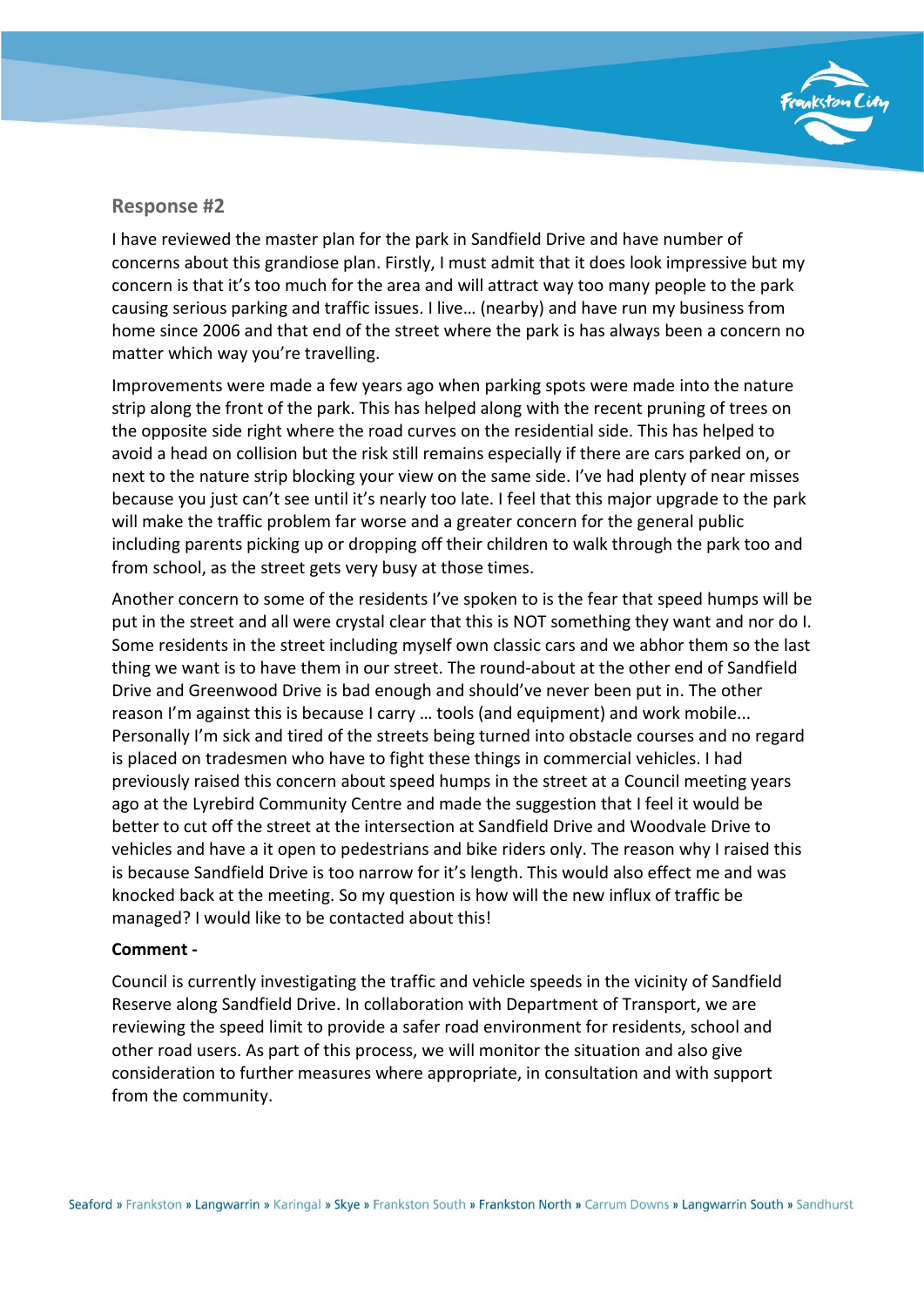

Good Afternoon,

Thank you for taking my call and answering my concerns regarding the facilities at Sandfield Reserve. As discussed being a Mum and taking the kids out and about to the local parks there are extremely limited toilet facilities in our area of Carrum Downs so I was suggesting it would be fabulous if we could arrange for this to be looked at as part of the Sandfield Reserve upgrade.

**Comment -** A toilet is proposed as part of the final plan.

# **Response #4**

I am writing to you as a resident that… I would like the reserve to be a dog off Leash park to be contained to the fenced in area only. I am aware of the people that walk their dogs daily. They have a large number of dogs that run free and I feel that it is unsafe for small children and have seen this first hand with my grandson being knocked over by one of these dogs. I am also sick of the amount of dog poo that is left around the reserve and the consistent barking of dogs. I would like to see the park used for more people than dogs.

# **Comment –**

The future status of the reserve in relation to dogs on or off lead, will be considered as part of Council's Domestic Animal Management Plan. The community has responded positively to the recent opening of the new fenced free roam area. The Compliance and Safety Department will continue to monitor behaviours and any new community concerns or requests over the next 12 months to assess its future status as a free roam dog reserve. Any change to this status is required to be undertaken in accordance with a statutory process that allows for the community to respond.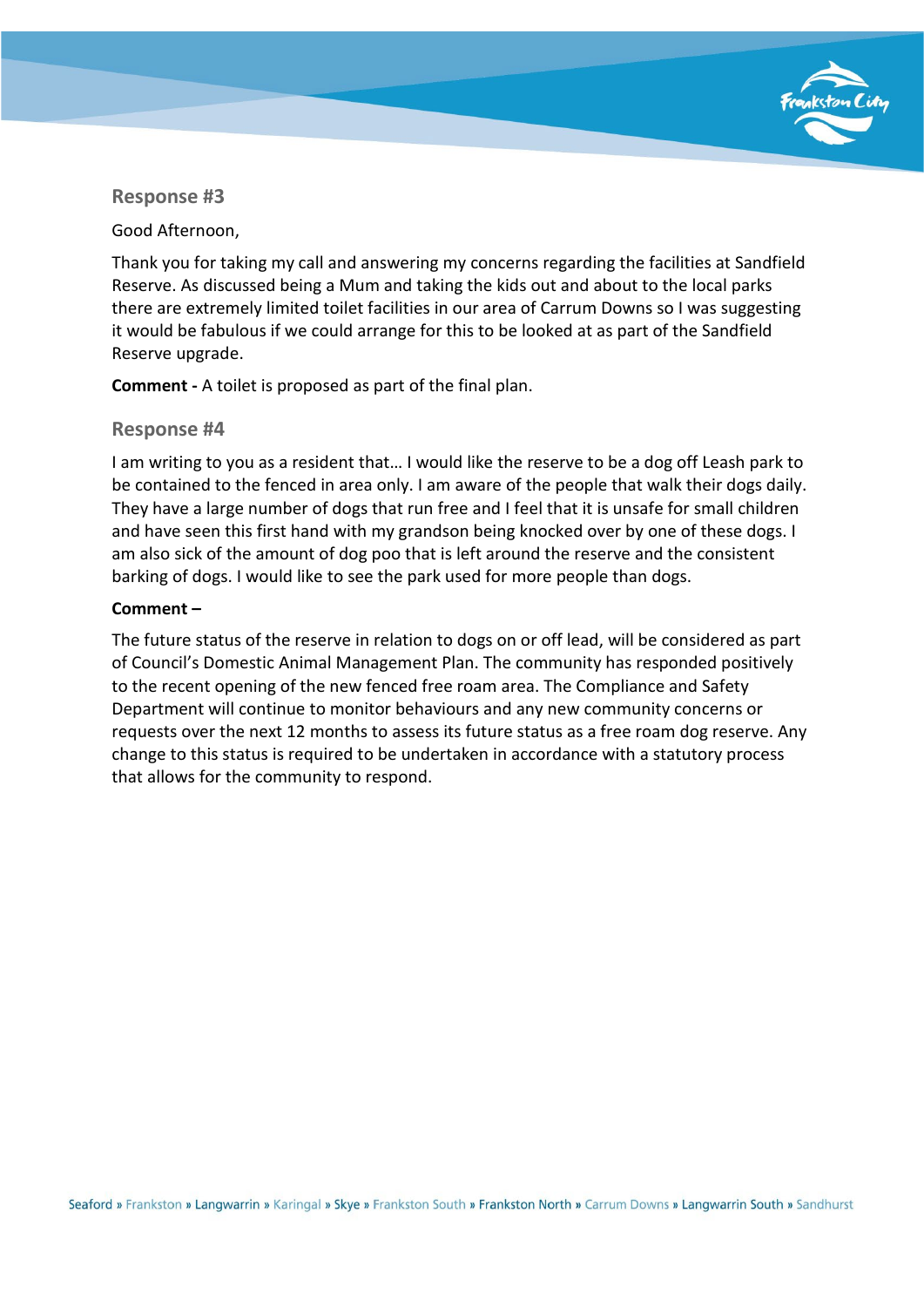

Hi, I live in Sandfield Drive across the road from the park. I am very concerned with the development of the park. It is only a matter of time before a child or dog is hit by a car speeding along Sandfield Drive, council must address this issue prior to any improvements.

My other concern is the park is leash free for dogs and due to this created a great community group of dog walkers. There are a lot of rumours the only area to have a dog off lease will be in the caged area, that is too small to throw a ball and walk your dog in.

There are minimal lease free parks in Carrum Downs. I would appreciate if council can promise the entire park will remain lease free, as it has been for the past 21 years when I moved here.

# **Comments –**

The future status of the reserve in relation to dogs on or off lead, will be considered as part of Council's Domestic Animal Management Plan. The community has responded positively to the recent opening of the new fenced free roam area. The Compliance and Safety Department will continue to monitor behaviours and any new community concerns or requests over the next 12 months to assess its future status as a free roam dog reserve. Any change to this status is required to be undertaken in accordance with a statutory process that allows for the community to respond. As part of the plan a vegetated buffer is proposed along the interface with Sandfield Drive which will act as a barrier to Sandfield Drive for children and dogs.

#### **Response #6**

I am a resident living on Sandfield Drive, right across the road from the Sandfield Reserve. I am THRILLED with this submission and welcome all the changes that have been carefully thought out and put forward. I can't wait! So excited!

Thanking Frankston City Council and the Designers of this project.

**Comment –** Noted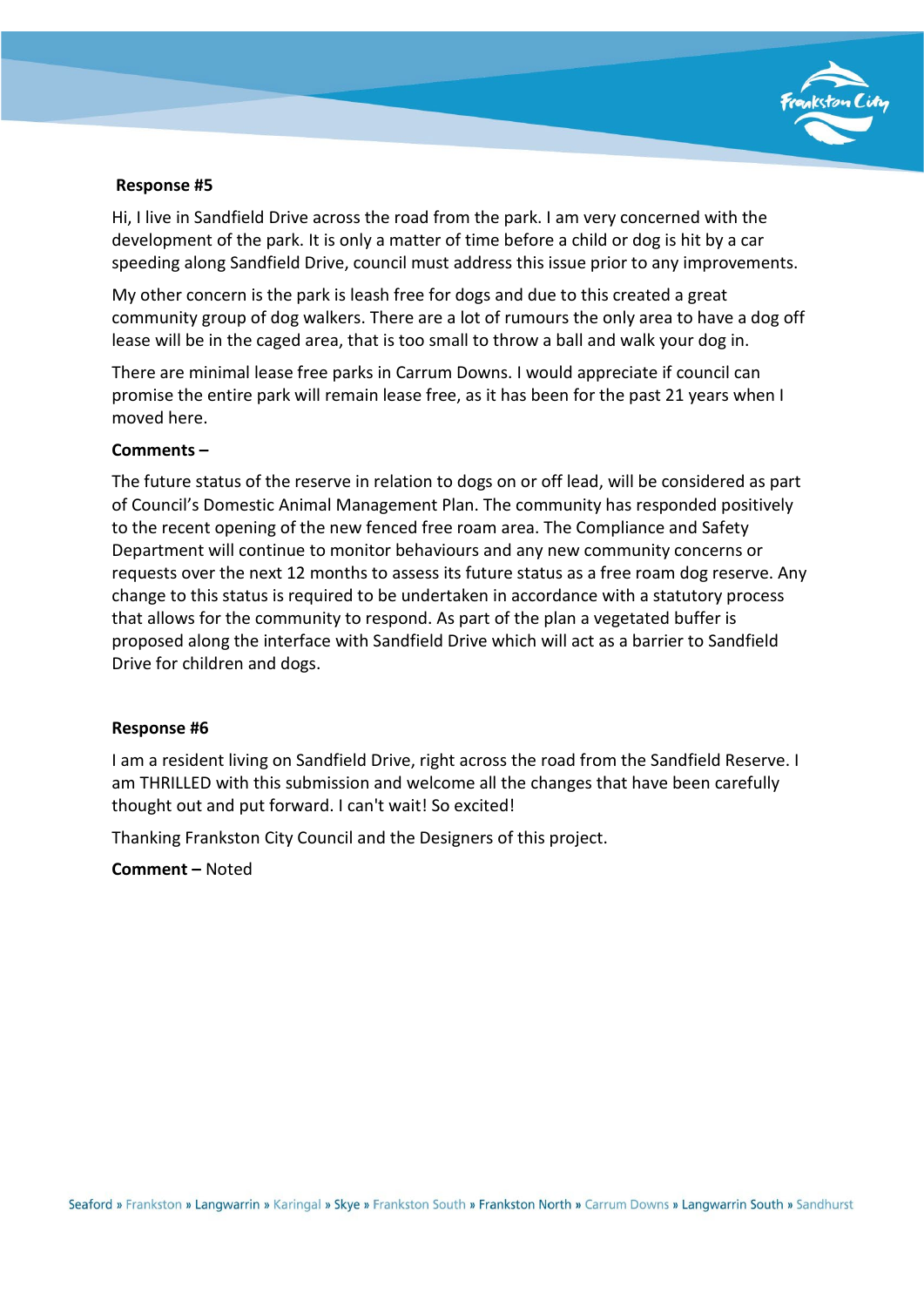

I am writing to air my disappointment on the new plans for Sandfield Reserve. I and many people have been walking our dogs daily in this off leash park and now you want us to put our dogs in an off leash area that is way too small, uneven grassed surface and not a valid option for both us and our dogs to gain exercise. We have walked many a lap around this park for many years without an issue and now we are being told if our dogs are off lead we must use the dedicated dog area.

If this is the case you will lose many local people to this park and also invite local youth to take over the area with continual bad behavior , including loud music , swearing and vandalism all of which we see at this park on a consistent basis. Also motorized bikes and mini bikes honing around tearing up the grass, of which has been reported to police on many occasions. At least with us dog walkers frequently visiting the park the kids in most cases feel obliged to behave when we are present. I do understand the need to accommodate for the youth in the area but I also firmly believe your off leash dog plan will be detrimental to this area. We need a mix of families, dog walkers and youth to enjoy this park without restriction, surely cater for the majority not the minority.

I would also encourage a toilet site and BBQ area which would certainly appeal to young families. I would really appreciate some feedback to my email.

#### **Comments –**

The future status of the reserve in relation to dogs on or off lead, will be considered as part of Council's Domestic Animal Management Plan. The community has responded positively to the recent opening of the new fenced free roam area. The Compliance and Safety Department will continue to monitor behaviours and any new community concerns or requests over the next 12 months to assess its future status as a free roam dog reserve. Any change to this status is required to be undertaken in accordance with a statutory process that allows for the community to respond.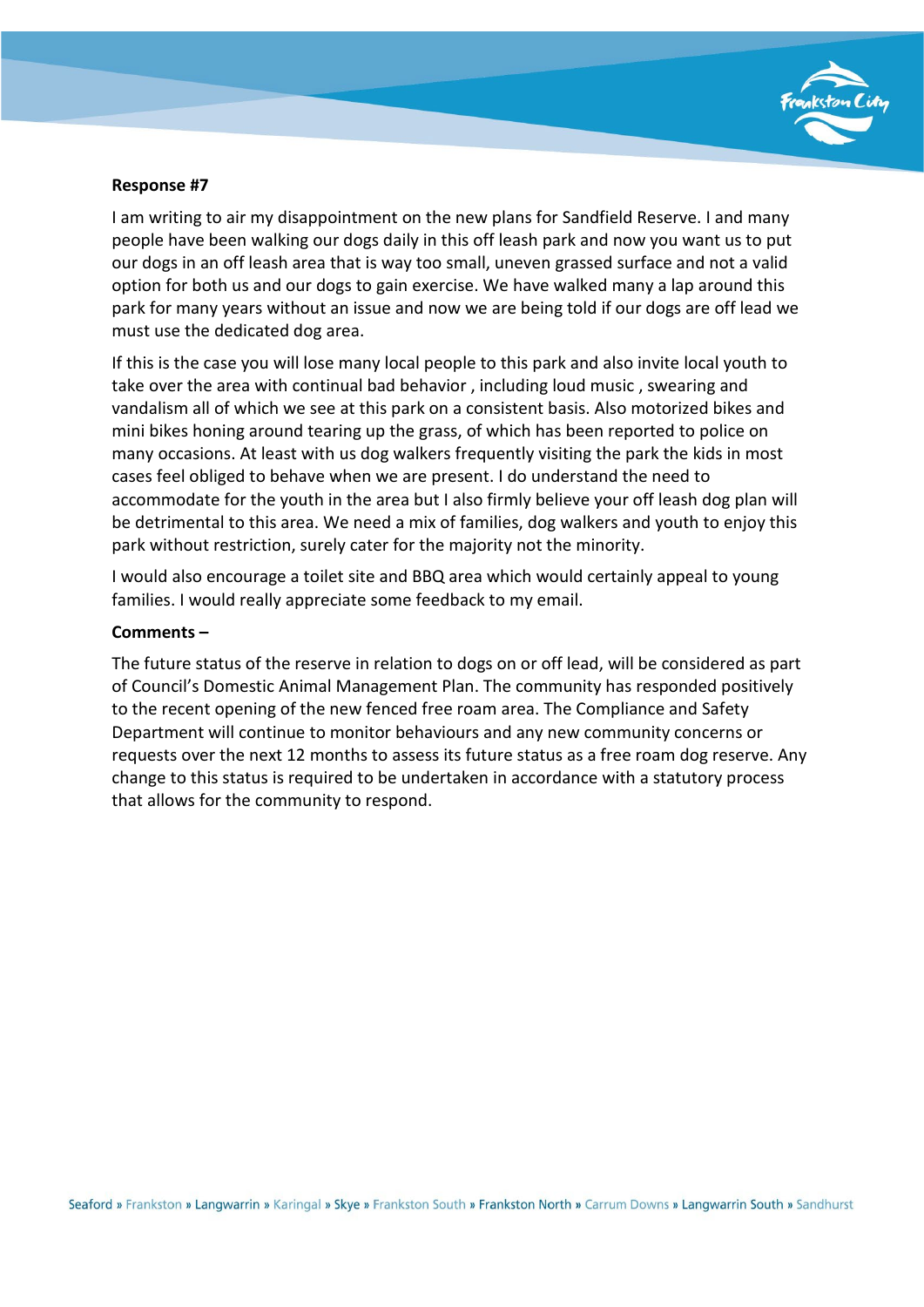

#### **Responses #8 & #9**

Our back fence is on the Reserve where they are proposing to put the Outdoor Fitness area and lighting. This area is … (close to) our 2 bedrooms, which we are NOT happy about. We would like to have a meeting with a member of the Planning Committee to show someone our concerns.

Since the extension of the skate ramp, we have endured many acts of vandalism including graffiti on our fence and smashed bottles and rubbish strewn through-out the park and also anti-social behavior, including loud music, screaming up to 3.00am on numerous occasions. There has also been several occasions of monkey bikes roaring around the park, we have called the Police several times to no avail. Fires have also been lit in the rubbish bins. These people that frequent the Skate Park need to be educated NOT to be FERAL. We would appreciate some correspondence as soon as possible please regarding this matter.

#### **Comments –**

- 2 new bins have been installed as part of the delivery of the Off leash dog park to help address existing waste issues. Additional bin locations have been identified as part of the Master Plan. Rubbish has been an ongoing issue at the Skate Park with bins previously being set alight near the skate park. It is recommended to trial bins that are non flammable to address the issues.
- The residents were contacted by a Council Officer and a site visit was arranged to assess the proposed location of the Outdoor Fitness area. The location has been updated in the Final Plan to be a greater distance from residential properties. Additional feedback was submitted via email based on discussions with the residents as outlined below;

#### **Response #9**

Thanks for coming out to look at our concerns. It was much appreciated. Just in regards to the gates on path ways into the reserve ,The park feels much safer with those gates shut at night. We had a very bad experience roughly 15 years ago before the gates where installed. There was a big gathering of people at the skate ramp . Short story about 1.00am a mob of these people started smashing peoples windows including ours and our neighbours .As soon as the police turned up the offenders bolted out all the court exits. I think the locked gates deter this sort of activity.

#### **Comment -**

The recommendation to review the gates has been removed from the final plan with the existing gates retained in response to community feedback.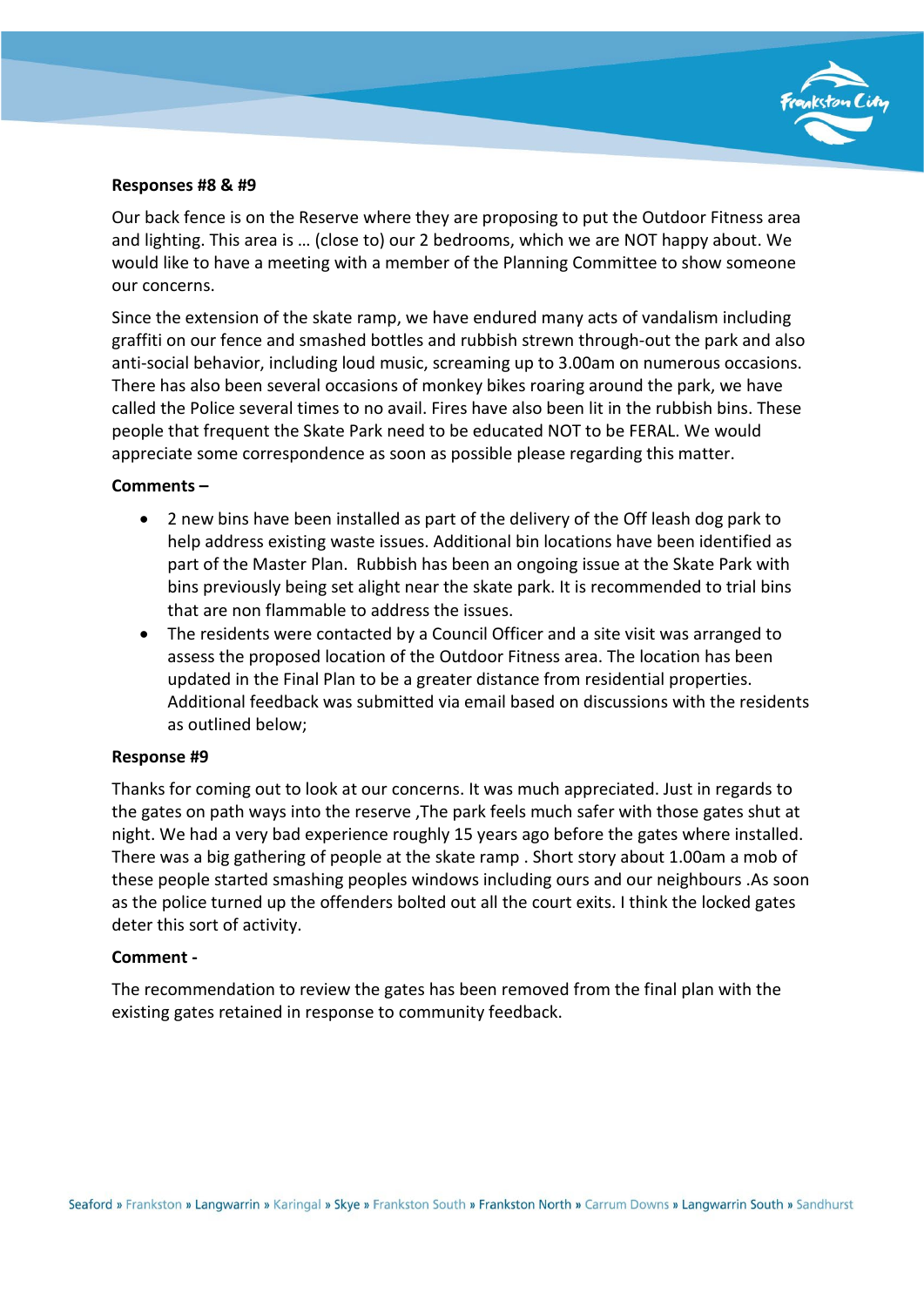

I have a few ideas for the Sandfield reserve upgrade :)

- Fenced in toddler area! (it can be so difficult to juggle multiple children when doing it alone. A big part of why I didn't get out much when I had baby #2 is because my toddler would run off and I couldn't keep up with him. If there could be a fenced in toddler playground/area, with access within it to some grass to sit on instead of mulch, this would be perfect for parents and children, and would help new mums venture out of the house, giving us perfect opportunities to meet other families too, which is extremely important for our mental health and well-being.
- Multiple gates for this fenced area would also be great for accessibility to different parts of the area too. Sand pit play area with an excavator and water play area. Or an area combined with the two.
- Adequate shelter for all areas! This is a must.
- Appropriate Placement of swing sets. It's not nice for children on the swing when the sun is directly in their eyes. Otherwise appropriate shelter placement for swings.
- BBQ's and undercover tables/seats
- Toilets
- If playgrounds are getting upgraded, I suggest wooden, sheltered playgrounds with safety barriers surrounding the equipment walkways so that toddlers can safely walk around and explore.
- Mini Trampolines
- Soft fall ground
- Football goals
- Cricket nets

# **Comment –**

- BBQ and picnic facilities are proposed in the Final Plan
- The play space will be upgraded with consideration of recommendations from the Frankston Play Strategy, but a more integrated playspace is proposed as part of the plan. Draft recommendations identify Sandfield as a fenced play space with shade provided.
- Toilets are proposed in the Final Plan with the location to be determined with further investigation to available service connections.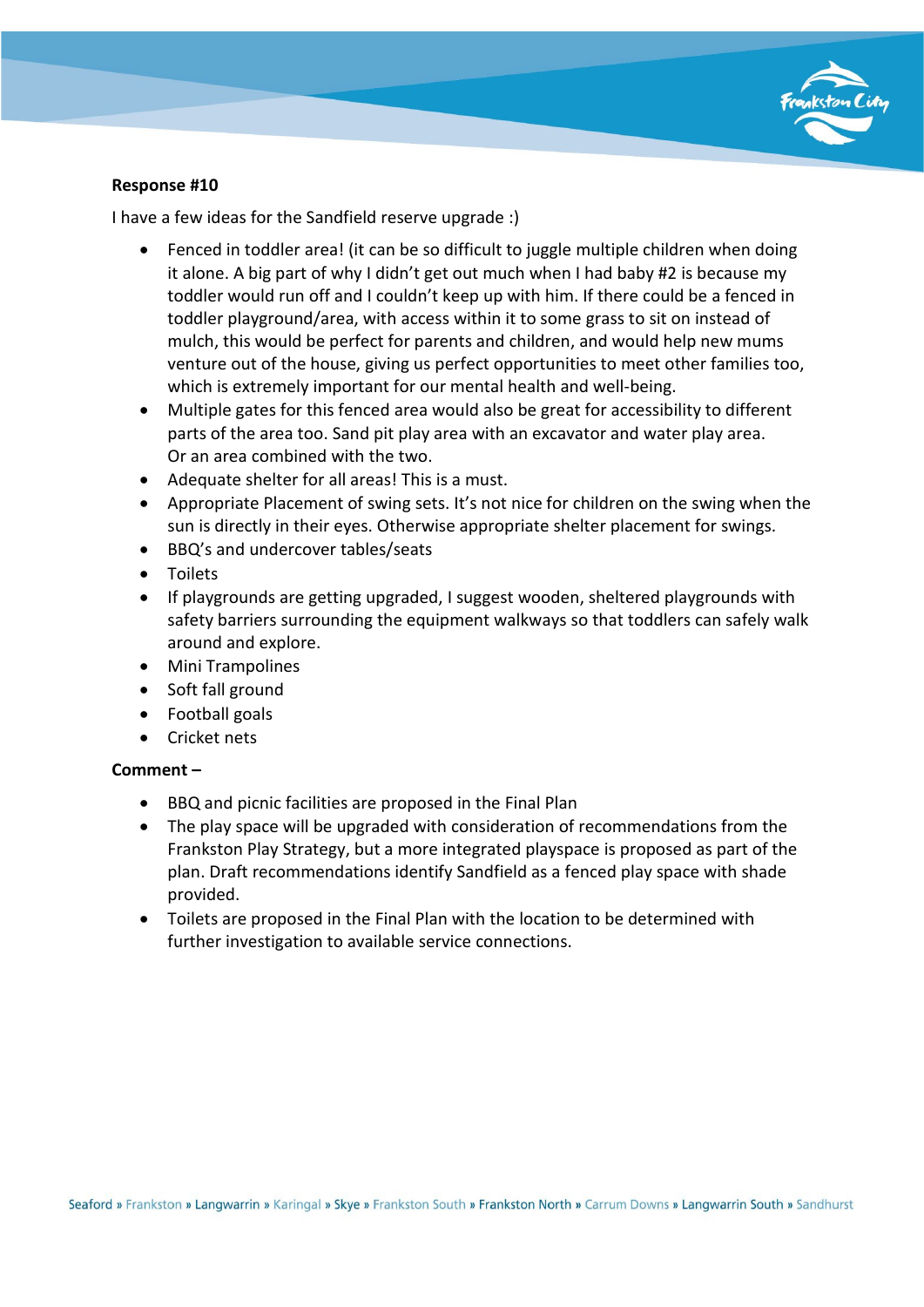

#### **Response #11 & #12 – The resident sent 2 responses.**

We are dog owners, as well as keen and frequent users of Sandfield Reserve. I wanted to firstly applaud Frankston Council for the installation of the new dog enclosure section, the planting of new trees, improved paths and the installation of new rubbish bins and dog faeces bins. I also love your intention to enhance park amenities with improved lighting and new seating.

I would like, however, to caution Council on any proposed limitation of dog access by calls to enforce on-leash sections in the park. At 6am, for instance, the only users of the park are dog walkers. The ability of dogs to run in the section of the park closest to the school is a freedom that impinges upon no one. It would be unfairly restrictive to enforce on-leash expectations at such times.

Furthermore, while the dog enclosure is wonderful, there are occasions when more boisterous dogs are at play in both sections of the dog enclosure, and it is unfair to expect that smaller or more timid dogs have their freedoms curtailed in the rest of the park as a result of their having to avoid the dog enclosure at those times.

By and large, dog owners have demonstrated responsibility in their usage of the park. Problems have only arisen when dogs have been attracted onto the skate-park section by the rubbish and discarded food stuff that is often littered there. As well as being an eyesore, such discarded food is often dangerous for dogs, the discarded food becomes a temptation too great for even the best-behaved canines, the broken glass dangerous for young children, and the litter a turn-off for the skating area's usage by wider family groups.

There need to be more bins in the skating area. I realise that the problem has been that youths have been setting fire to the bins. However, it seems an unacceptable cop-out for the Council to simply give up and remove the bins. The month last year when the two new skating bins were temporarily in use was a brief respite during which the litter significantly decreased. The litter returned (worse, especially during the hard rubbish collection) after the bins were removed.

The simple solution would be to install brick or metallic bins. Yes, a little more expensive, but the pay-off would be the capacity to keep this wonderful park free of litter. I would also strongly suggest that further dog faeces bins need to be installed at other corners of the park. It can be clearly seen that uncollected dog droppings have diminished near the dog enclosure area (where, thankfully, three bins now do a wonderful job). However, there are still droppings closer to the school and bins at each of the far exits would encourage some of the less responsible dog owners to improve their game.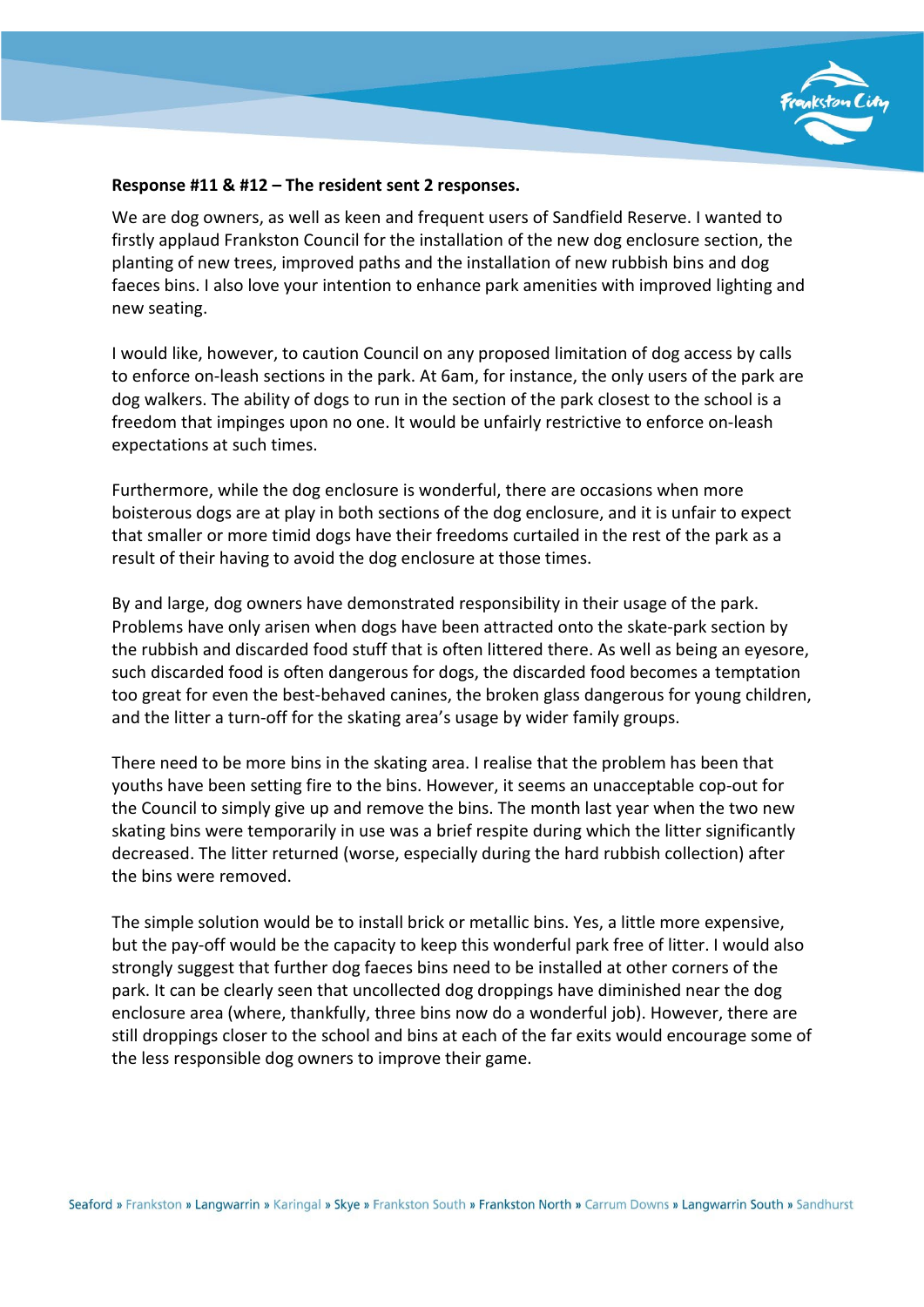

I attended the community meeting about the park yesterday.I have already sent one email through to you on Friday evening, but I thought I might also address some of the newer issues raised at the meeting.

One attendee at the meeting advocated for angled parking along Sandfield Drive to provide more parking for visitors. As a resident of Sandfield Drive and a keen user of the park, I would like to argue strongly AGAINST angled parking. It would make the road more dangerous with drivers having to back out into oncoming traffic when leaving. Furthermore, the increase of parking would be a terrible idea because it would encourage more people to drive to the park rather than walk. I feel that we need to encourage more walking along the lovely streets of Carrum Downs, and less driving. Research also shows that car usage also tends to increase to fit the available roads and parking spaces. And increase in parking would lead to a concomitant increase in car usage along Sandfield Drive.

Mention was also made about the possibility of filling the gaps underneath the horizontal tops of the bollarded fencing along the Sandfield Drive edge of the park, in order to prevent dogs or children running onto the road. An excellent counter suggestion of increased plantation along that border was also made, and I would definitely agree that this would be an brilliant and effective innovation. One resident at the meeting spent a lot of time talking about changing the name of Carrum Downs.

While the issue of a name change was totally irrelevant to the discussion of the park, I would like to say that, if a name change does fall on the table as a result of these discussions, any change must properly incorporate respectful acknowledgement of our area's indigenous past. If the name of Carrum Downs WAS to be changed, it should be something like "Karrum Karrum" (the correct original spelling of the Europeanization of the Bunurong word for "boomerang" from which the name originated), "Dunbar" (in honour of Jimmy Dunbar, the last of the Bunurong tribe from the area, who died in 1877), or perhaps most accurately, "Bunurong Land".

# **Comment -**

- The future status of the reserve in relation to dogs on or off lead, will be considered as part of Council's Domestic Animal Management Plan. The community has responded positively to the recent opening of the new fenced free roam area. The Compliance and Safety Department will continue to monitor behaviours and any new community concerns or requests over the next 12 months to assess its future status as a free roam dog reserve. Any change to this status is required to be undertaken in accordance with a statutory process that allows for the community to respond.
- 2 new bins have been installed as part of the delivery of the off leash dog park to help address existing waste issues. Additional bin locations have been identified as part of the Master Plan. Rubbish has been an ongoing issue at the Skate Park with bins previously being set alight near the skate park. It is recommended to trial bins that are non flammable to attempt to address the issues.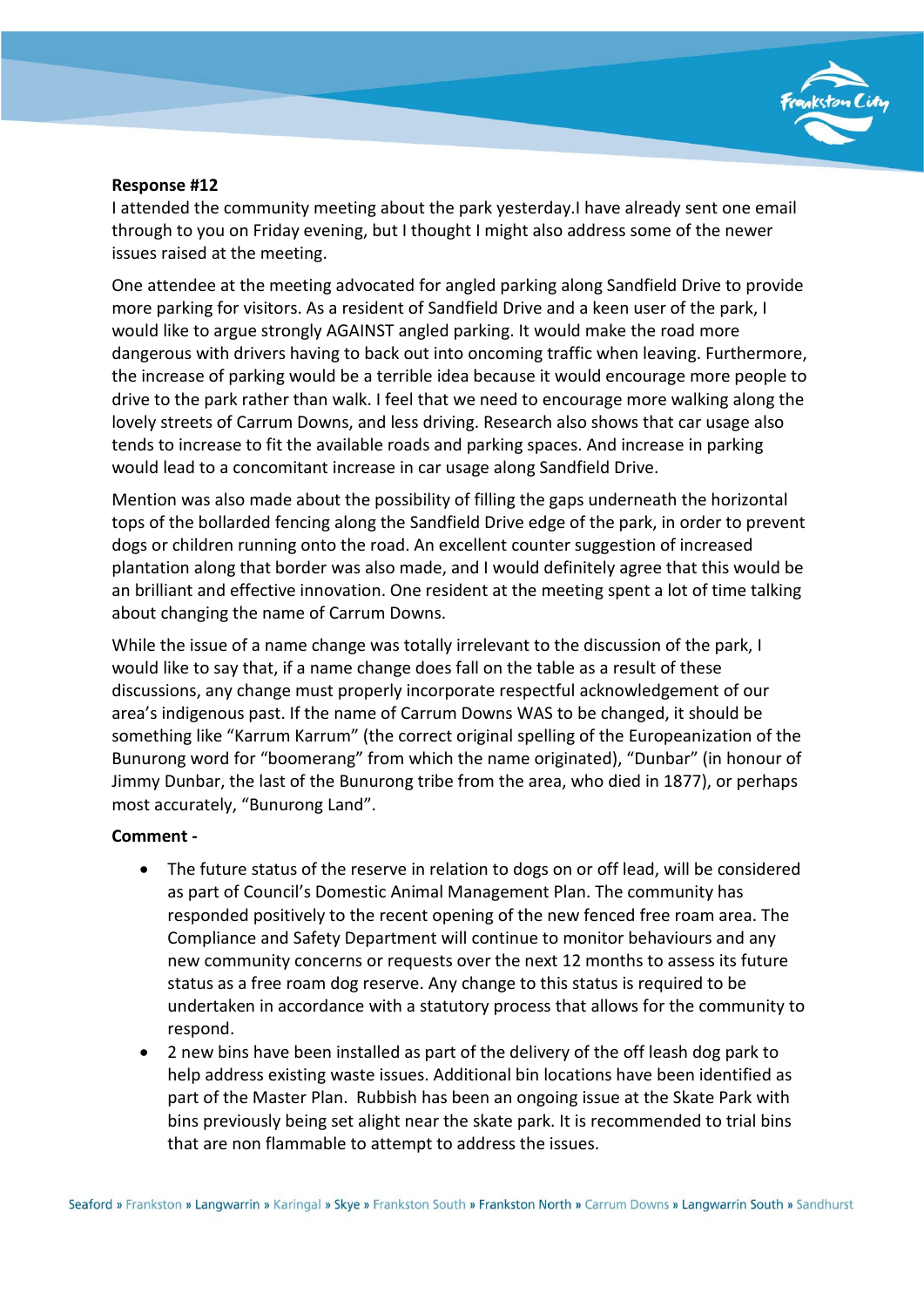

• Council is currently investigating the traffic and vehicle speeds in the vicinity of Sandfield Reserve along Sandfield Drive. In collaboration with Department of Transport, we are reviewing the speed limit to provide a safer road environment for residents, school and other road users. As part of this process, we will monitor the situation and also give consideration to further measures where appropriate, in consultation and with support from the community.

# **Response #13 (received via post)**

I commend Frankston City Council for how the reserve has been developed over the years as well as its maintenance and upkeep. It is used and enjoyed by many people, including myself. I am also pleased to see the plans outlining further development.

However, I do have a couple of concerns.

1. PARKING

It is obviously the intention to encourage more people to use the reserve — particularly with the inclusion of a football ground. As Sandfield Drive provides the only convenient parking I question:

- whether there will be sufficient parking spaces , and
- whether extra traffic will cause safety issues in the street.

There are currently 21 parking spaces on the reserve side of the street and a smaller number on the houses side. Sandfield Drive is a fairly narrow street and if cars are parked on both sides it only leaves enough space for one lane of through traffic, causing a chicane effect. This was obviously recognized as a problem a few years ago when the parking on the reserve side of the street was upgraded and parking on the houses side was banned during school drop-off and pick-up times (8:00-9:00am and 3:00-4:00pm), the busiest times of the day. The speed limit was also reduced to 40kph.

An added complication is the fact that at both ends of the stretch of street along the reserve there are "blind" curves which become dangerous when there are cars parked on both sides of the street. I am concerned for my (and others) ability to safely exit and enter my driveway by car and to travel along Sandfield Drive during times of increased usage.

# Suggestion:

Construct more parking spaces within the boundary of the reserve near Sandfield Drive.

# 2. HOW LONG WILL IT TAKE TO BUILD THE NEW DEVELOPMENTS

As Sandfield Drive is currently the only place that will allow access to semi-trailers, cement trucks, excavators and other heavy construction equipment I am not looking forward to the;

- increased traffic of large vehicles in Sandfield Drive
- increased noise from: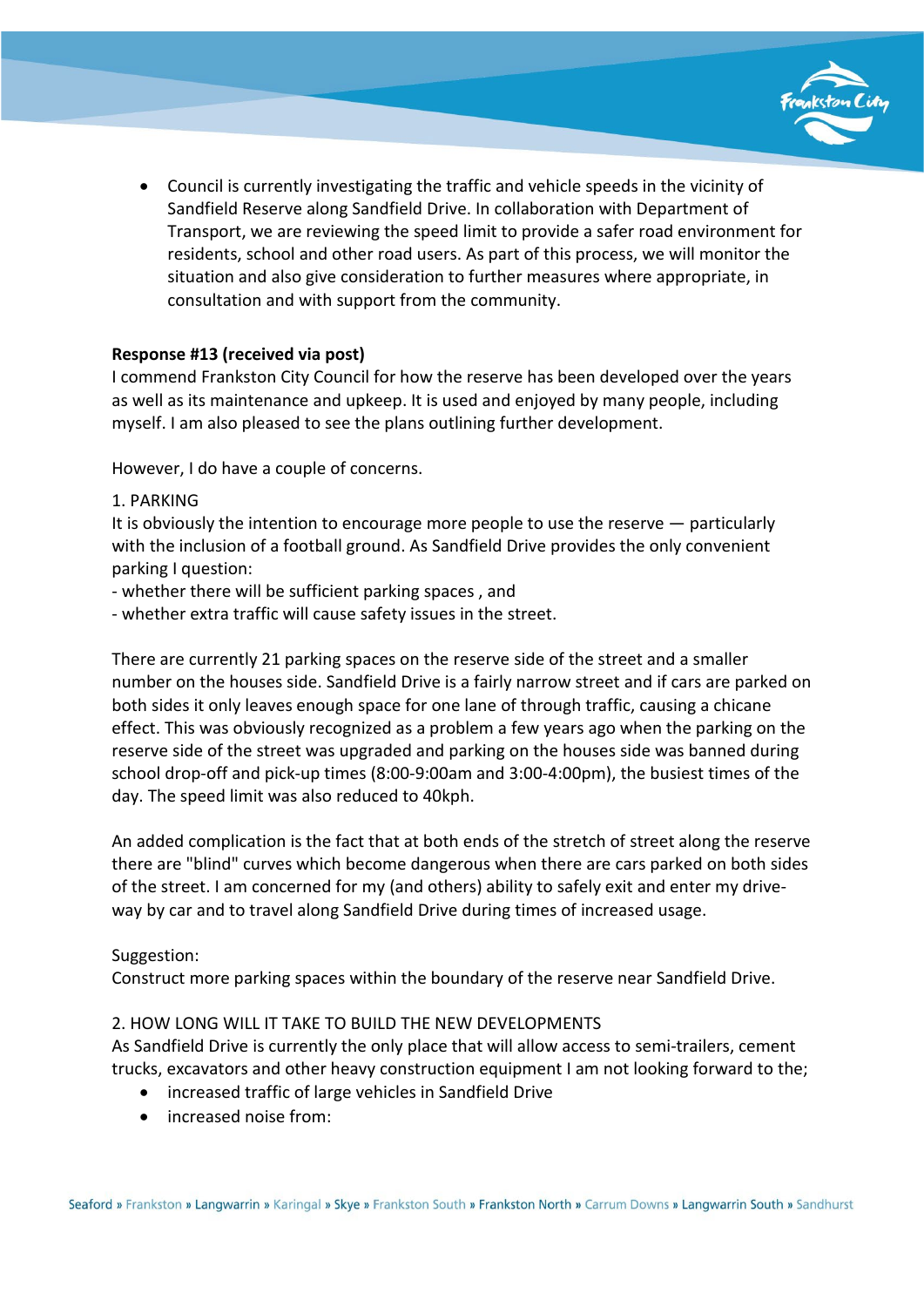

- $\circ$  cement trucks parked in the street, idling, waiting to enter the construction site,
- $\circ$  engine noises from large construction equipment.
- o reversing 'beepers on this equipment,

If the construction of the Dog Park is any indication of the entire project, work could go on for years, The Dog Park was started before Christmas and is still not open to the public. I am now retired and home most days I do not presume to speak on behalf of my neighbors or any other residents impacted by the project, Whilst I appreciate that the development of Sandfield Reserve is for the benefit of many people, I am also aware of the potential for it to impact some aspects of my (and others) quality of life.

# **Comment -**

# **FOOTBALL GROUND AND CAR PARKING**

Regarding your query on the "football ground" and car parking, Council are not proposing that this reserve will be used for competitive football matches, it is more to provide a level grassed area for informal ball sports or "kick about space" for the adjacent school as well as the broader community. It will provide a space to allow users an open space to play kick to kick, throw a ball or a frisbee and we don't anticipate an expanded need for additional car parking.

# **HOW LONG WILL IT TAKE TO BUILD THE NEW DEVELOPMENTS**

Regarding your query on the time for implementation of the new developments, once the Master Plan is finalised and endorsed by Council, this will allow Council to develop a plan and recommendations for the implementation and timing of the various elements. This will be programmed into our Long Term Infrastructure Plan and influenced by available budgets and the broader Capital Works Program. The endorsed Masterplan will allow Council to advocate for additional external funding to assist in the delivery of these projects.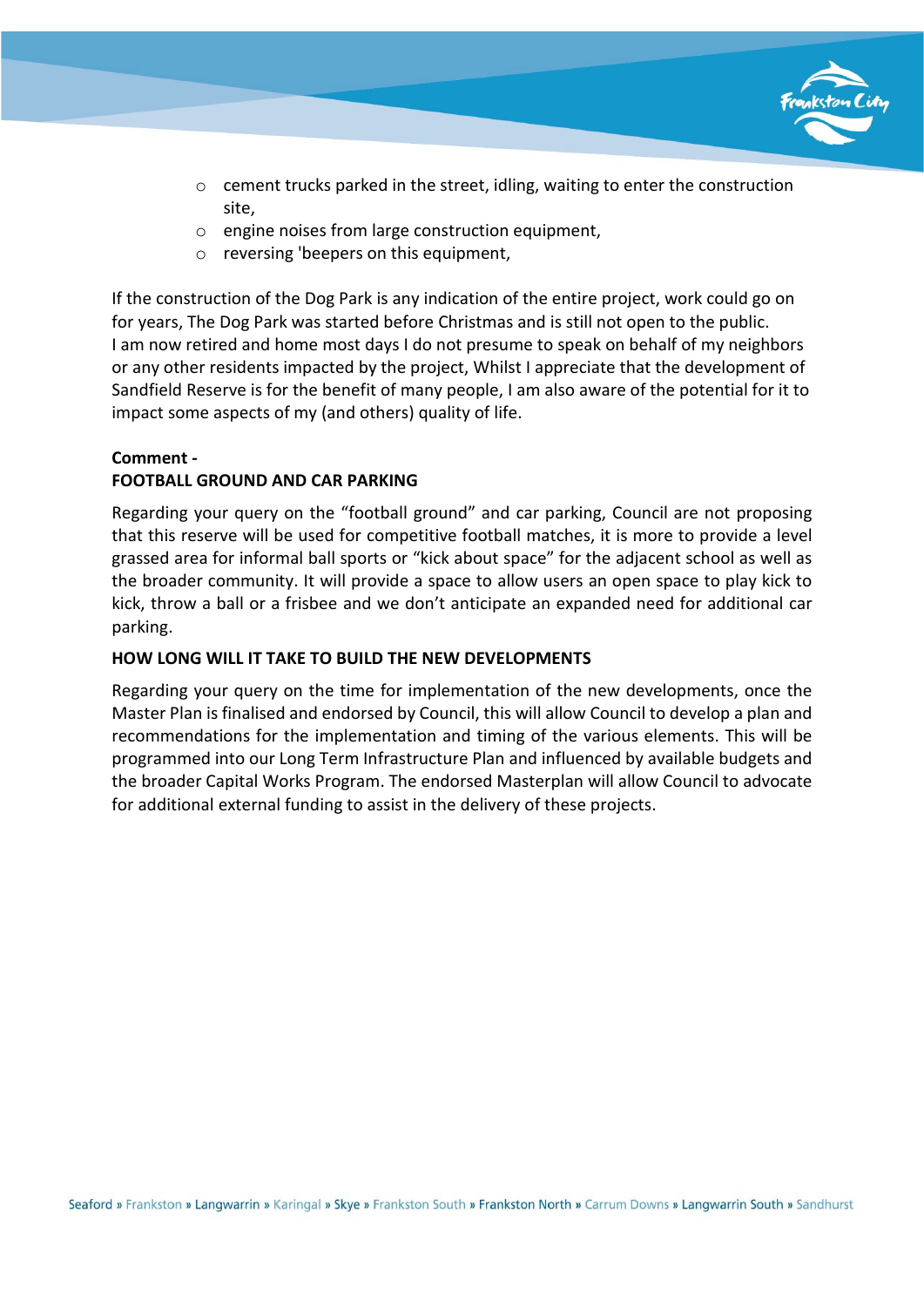

# **Youth Consultation Summary with the WHAT Bus**

Consultation was undertaken on Thursday 20 May from 3:30pm to 4:30 pm at the Sandfield Skate park with the Youth Services WHAT Bus. A number of local Youth were in attendance to provide feedback with feedback focusing on the existing Skate Park.

Youth requests:

- Lights to be installed at the Skate Park to extend the usage of the space
- Bins and toilet facilities
	- o Currently have to use the local McDonalds toilet facilities
	- $\circ$  Youth Services were picking up litter while on site due to lack of bins in this area
- Skate Park
	- $\circ$  Skate park was designed by one person with a particular focus so there can be more additions to provide a better spread of Skate activities and graduation of skill levels, existing bowls & ramps are steep providing for advanced skaters but there could be mellower ramps/bowls for skill graduation and to accommodate different skate styles.
	- $\circ$  Youth who designed the new space aren't as involved in the space anymore as they are older and have entered the workforce.
	- $\circ$  The coping of the new skate park is very proud, inhibiting ability to do tricks, the rail profile of the old ramp is a better profile, more flush.
	- o Bigger areas for fly-out tricks, current edges don't allow a big enough area for flyout tricks and allow for people to stand and watch/wait.
	- $\circ$  Want rails/ street skating zone to provide a diversity of skate opportunities -Grind box, stair set, ledges etc.
	- o Want half pipe/mini ramp
	- o Only one way through the old skate facilities opportunity to infill the existing grass area to provide additional ways through the space and reduce the banking up of skaters.
	- $\circ$  Extend the skatepark so one of the new ramps is usable currently top of the ramp launches onto lawn
	- o Bairnsdale Skate Park has a good street section and small skatable features with unique shapes
	- o Desire for skate competitions at the Park with prizes for the skaters, could potentially have guest skaters & demonstration events.
	- o Highpoint Skate park has some good rails & street section
	- o Skate Park Request for Pump track at Sandfield Reserve
	- o Feedback from Youth Services that Frankston North Skate Park isn't very popular with the Youth.

**Comments** – The opportunity to extend the skate park and provide a greater range of skate experiences has been identified in the Final Master Plan.